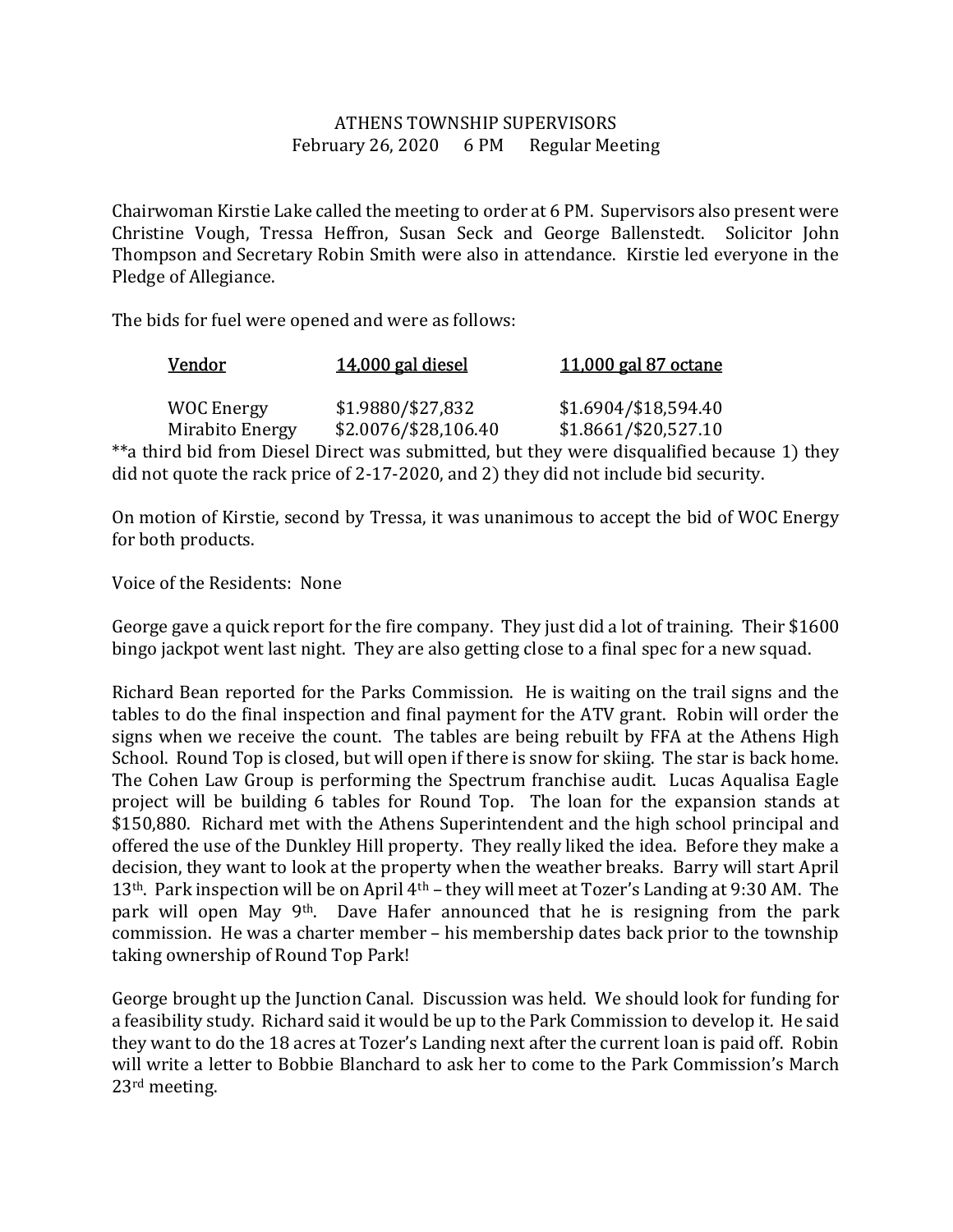Page Two Athens Township Supervisors February 26, 2020

Susan requested that the Board wait until we get some reimbursement funds in from Vetter Road before we bid out Murphy Road. The Board was in agreement.

Penn Power Systems had submitted a quote for our generator maintenance. Our current maintenance company, Kinsley Power, does an excellent job for us. They are very dependable and only charge \$9 more per year, and are closer. It was decided to stay with Kinsley.

John Thompson presented paperwork for signature that is to make us aware that Penelec will be placing a mid-span pole to supply Williams Subaru with electric service. The service will run underground after that. The language authorizing Penelec to trim/clear our trees has been removed. On motion of Kirstie, second by Tressa, it was unanimous to sign the agreement.

On motion of Kirstie, second by George, it was unanimous to allow Robin to attend her PSATS Resolutions Committee meeting on March 3, 2020 and to pay her salary for the time she would have worked.

On motion of George, second by Tressa, it was unanimous to approve, sign and execute the Memorandum of Understanding with the Bradford County Conservation District.

Discussion was held on an inclement weather policy for the office personnel. Robin will draft a policy for review at our next meeting.

Tressa reported on the possibility of a YMCA coming to the Valley. She said the Director of the YMCA contacted her to get a group Valley leaders together to discuss the possibility of bringing a YMCA to the Valley area. Their initial meeting was very positive. Community support is very vital. They are looking to do some small classes at a few different locations up here to see what type of interest there is. Guthrie has agreed to partner with the YMCA. Their next meeting will be March 19th at 6 PM here at the township building.

The filters for the Digital Resource Policy were discussed. The Board would like Robin, Roger and Kai to get together to see what we feel would be appropriate filters. Once we have met, Robin will bring it back to the Board for a final decision.

On motion of George, second by Tressa, it was passed to approve the minutes of January 29, 2020 as written. Susan abstained because she was not in attendance.

On motion of Kirstie, second by Susan, it was unanimous to approve the monthly bills as presented. A complete listing of revenues and expenditures is on file in the office of the Treasurer.